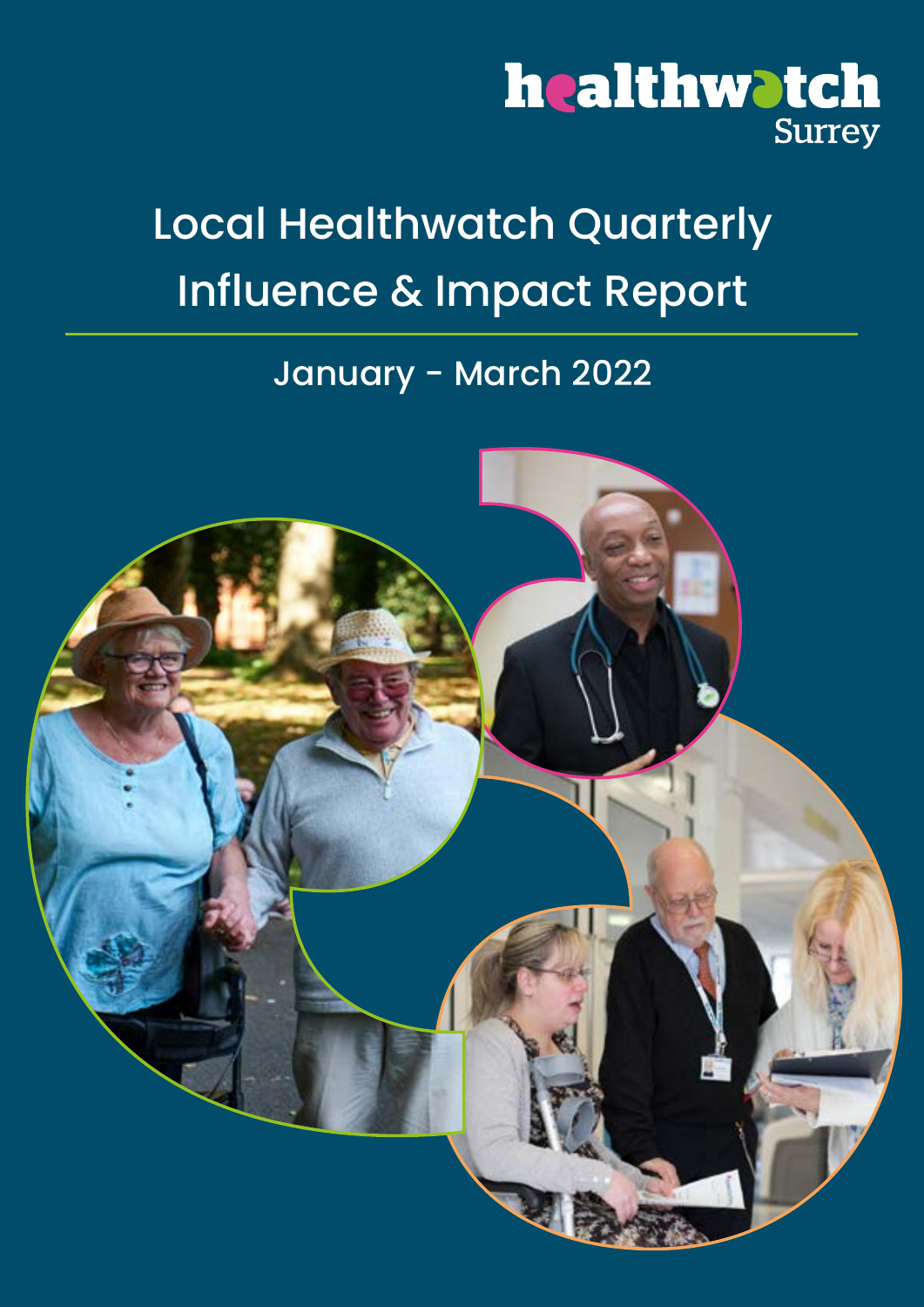# **Helping** shape health and social care services in Surrey

# **Contents**

- Hearing local voices 3
- Concerning themes 4
- What we are hearing 5
- 6 Our thematic priorities
- Our volunteers 8
- Signposting and advice 9
- 10 Helpdesk and Advocacy services
- 12 Contact us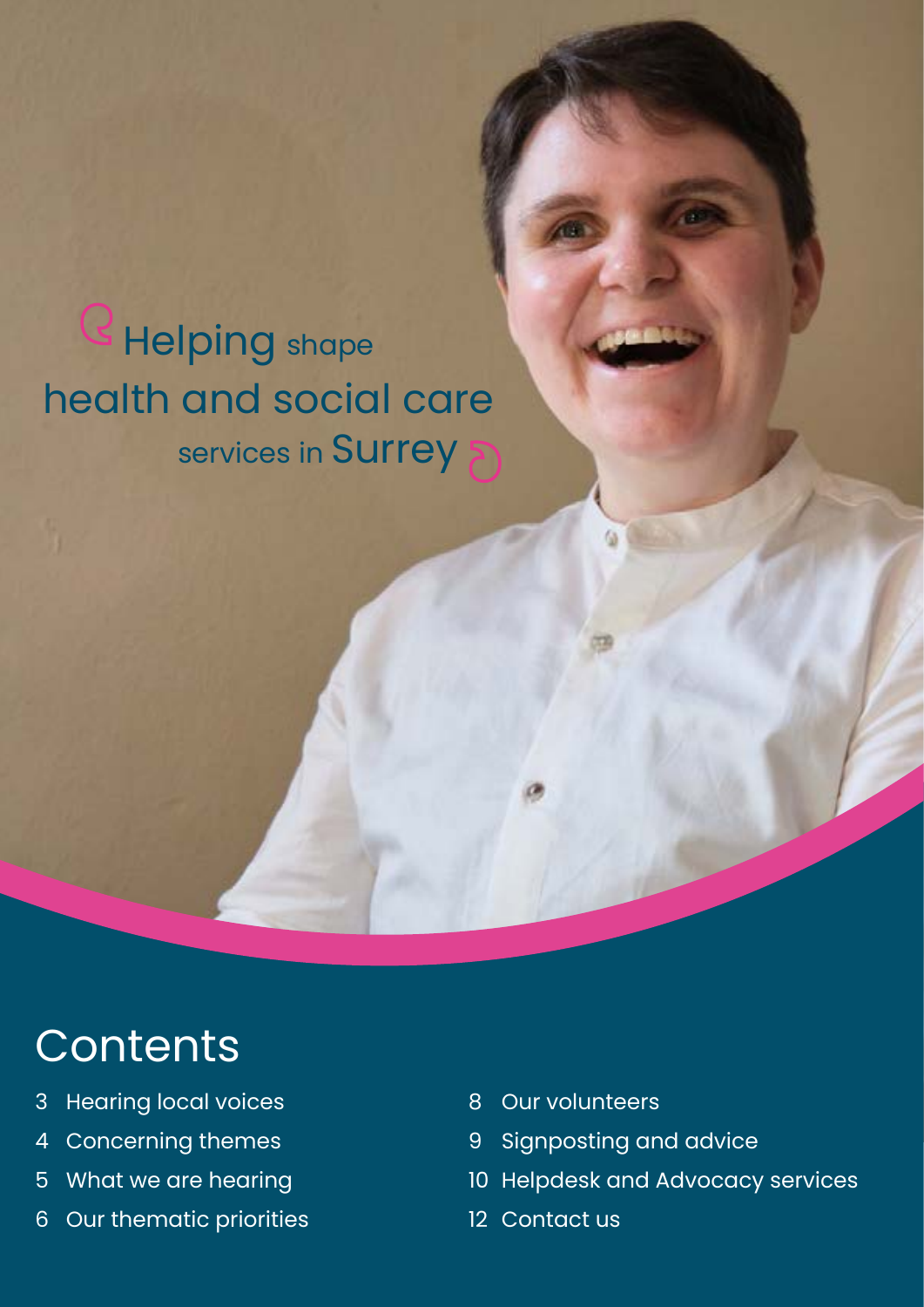# Hearing local voices



This quarter, we have continued to engage with communities across Surrey to offer residents a voice in the shaping of health and care services. Our local focus has led us to engage with more community organisations, to better understand the diversity of experiences across the county and learn about how services are experienced at a local level.

While most face-to-face engagement in January was suspended due to Covid restrictions, we were still able to visit a GP practice safely and speak with patients outside.

February saw us focus on East Surrey, where we met with patients and staff at East Surrey Hospital and also service users of the Earnsdale clinic, hearing experiences of services . We spoke with residents on Redhill high street and at the Westway Community Centre to hear stories of how Covid has impacted life locally and the vital role played by community services.

March took us to Guildford and Waverley, where we heard stories from those being supported by community organisations such as a Food Bank in Cranleigh, The Hive at Park Barn and Farncombe Day Centre. We also visited the Royal Surrey Hospital offering patients the opportunity to provide feedback. Finally, we met with the people at Zero Carbon, a community space in Guildford promoting healthy, environmentally friendly lifestyles.

Our engagement team are always on hand to provide signposting and advice, helping people get the right care at the right time.

"Thank you engagement team. We finally feel 100% listened to and already feel so much better and calmer after to talking to you. We feel empowered to go speak to PALS and find out the next steps for our Dad." (East Surrey Hospital Engagement)

Our engagement continues to evolve to ensure we hear as broad a range of voices as possible. We will speak with more people who are at risk of poor health outcomes, such as those living in areas of deprivation, those with mental health conditions or with additional support needs. Over the coming months we will be visiting Surrey Downs, North West Surrey and Surrey Heath with a focus on connecting with local community organisations, reaching the stories that are seldom heard by decision-makers to ensure that everyone has the opportunity to have a say in the health and care they receive.

If you would like Healthwatch Surrey to engage with your service, please contact:

- $\Xi$  enquiries@healthwatchsurrey.co.uk
- 03 303 0023
- **E** Text/SMS: 07592 78753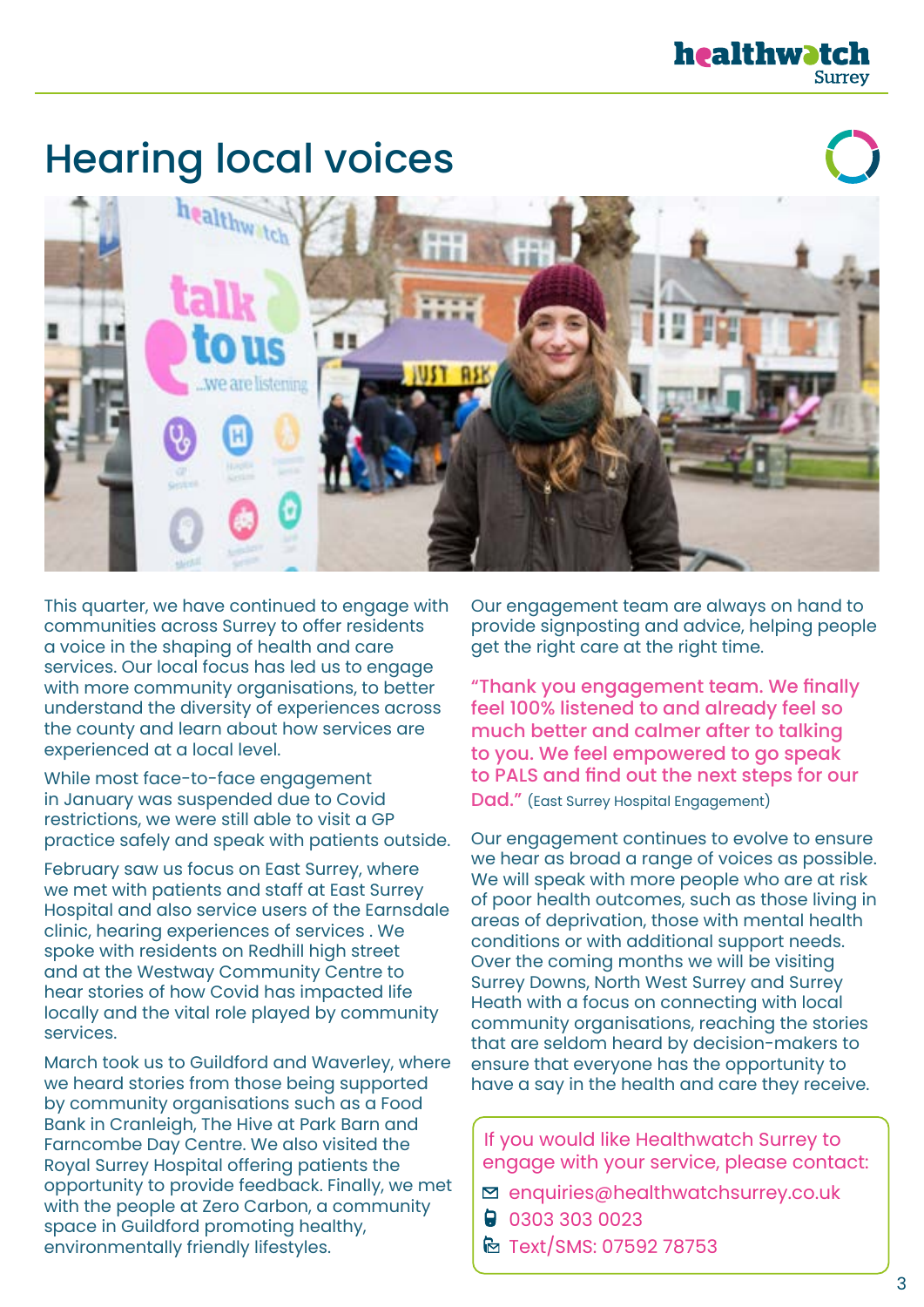### healthwatch **Surrey**

# Concerning themes



## Wound Care

In November we challenged the health providers of Surrey over their provision of wound care services, based on stories shared with us, making four recommendations for decision-makers to address. We have received some welcome responses to date which show how providers have acted upon these:

- Surrey and Sussex Healthcare have pledged to review their wound care pathway, with a particular focus on refreshing the supporting information given to patients
- Frimley Park are improving written information for patients issued at discharge and their wound care policies will be re-examined and renewed. Frimley are in the process of a transition to electronic patient records with a specific section dedicated to wound care planning and communication
- Ashford and St Peter's surgical matrons are in the process of updating and putting together a patient information booklet on wound care. The review of the process had been delayed by Covid and our report has prompted this process to be brought forward.

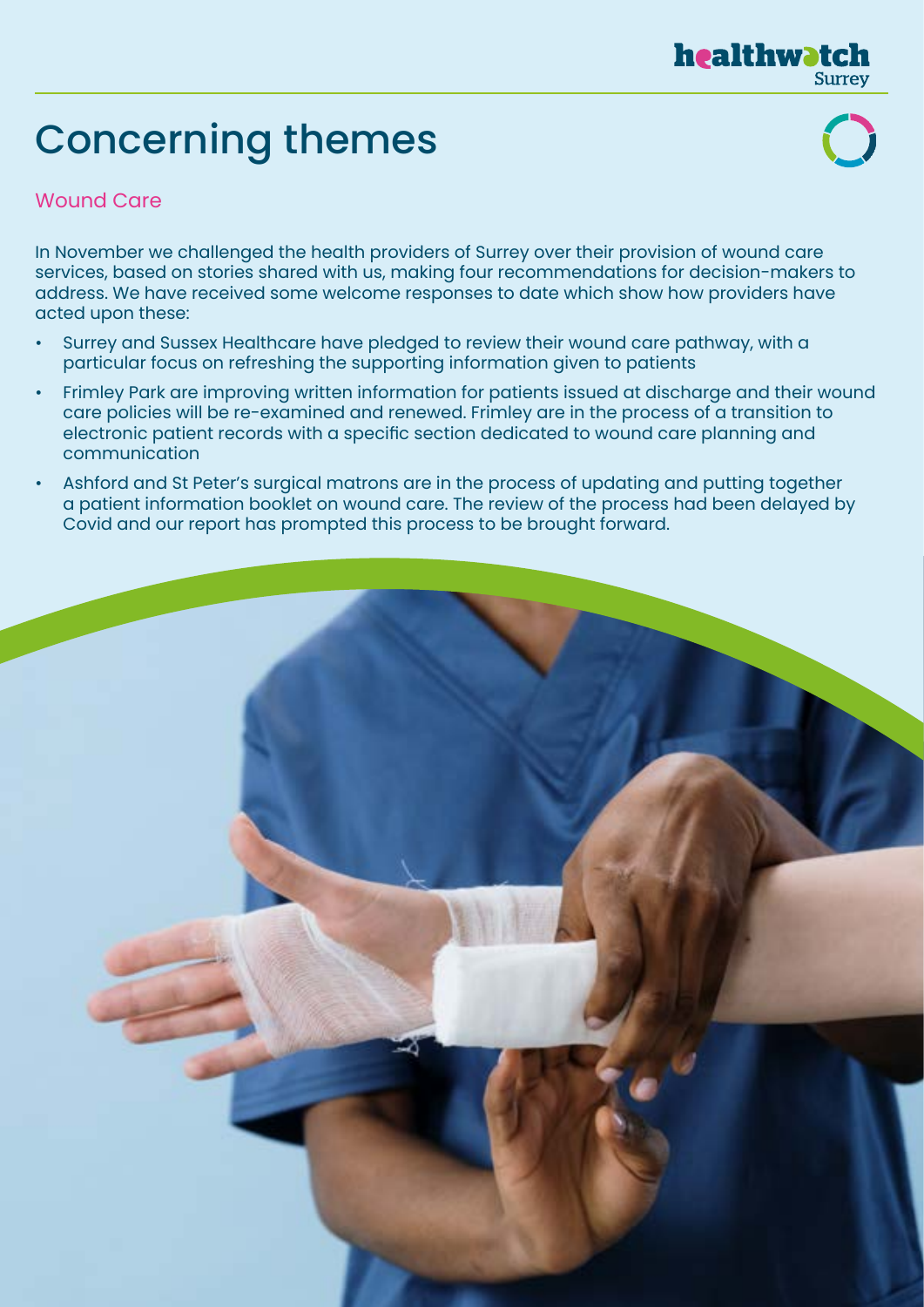# What we are hearing

**Every story matters.** We endeavour to find the right forum to share the experiences we receive to ensure that patient voices are heard. On some occasions, there are patterns in what we are hearing so we escalate these together as a matter of urgency. We offer an agenda-free ear for the public to tell us about their health and care experiences. The most common themes this quarter are:

# GP/Primary Care

GP services continue to be what residents talk to us about the most. We have shared these voices at the Adults and Health Select Committee, the Health and Wellbeing Board and we also continue to work with decision makers in primary care to ensure concerns are heard.

Following our involvement in a similar discussion back in the last quarter, we were once again invited to participate in a discussion on BBC Radio Surrey regarding the continued challenges with GP access. We were able to ensure local voices remain central to the conversation, while also promoting our service, to encourage people to share their story with us and reassure them there is a place to go to have their voice heard.

### Hospital Care

We continue to hear from people who are experiencing challenges due to their treatments being delayed or having to wait months following a referral. We have launched a new research project (see page 6) to better understand patients' experiences of waiting for care, and whether they are getting the information and support they need while they wait.

We continue to meet regularly with each of the providers of hospital care across Surrey to share your experiences and provide challenge where necessary.

### **Dentistry**

In December we published our report on [Surrey residents' struggles to access dental care](https://www.healthwatchsurrey.co.uk/wp-content/uploads/2021/12/Healthwatch-Surrey-Dentistry-Report-December-21.pdf), adding to the national voices being escalated by Healthwatch England. Since then we've continued to hear a high level of issues around access every month.

This strong case for change was answered with an additional £50 million funding made available for dental practices across England, with £6,887,000 allocated to the South East. This fund aims to support dentists to offer more appointments, particularly to focus on urgent cases, vulnerable individuals and children.

While we have noted a slight decline in the number of dentist-related experiences, we continue to hear from those who are not able to get the care they need. We continue to work closely with decision-makers in the system to ensure local voices are heard.







**healthwatc** 



**Surrey** 

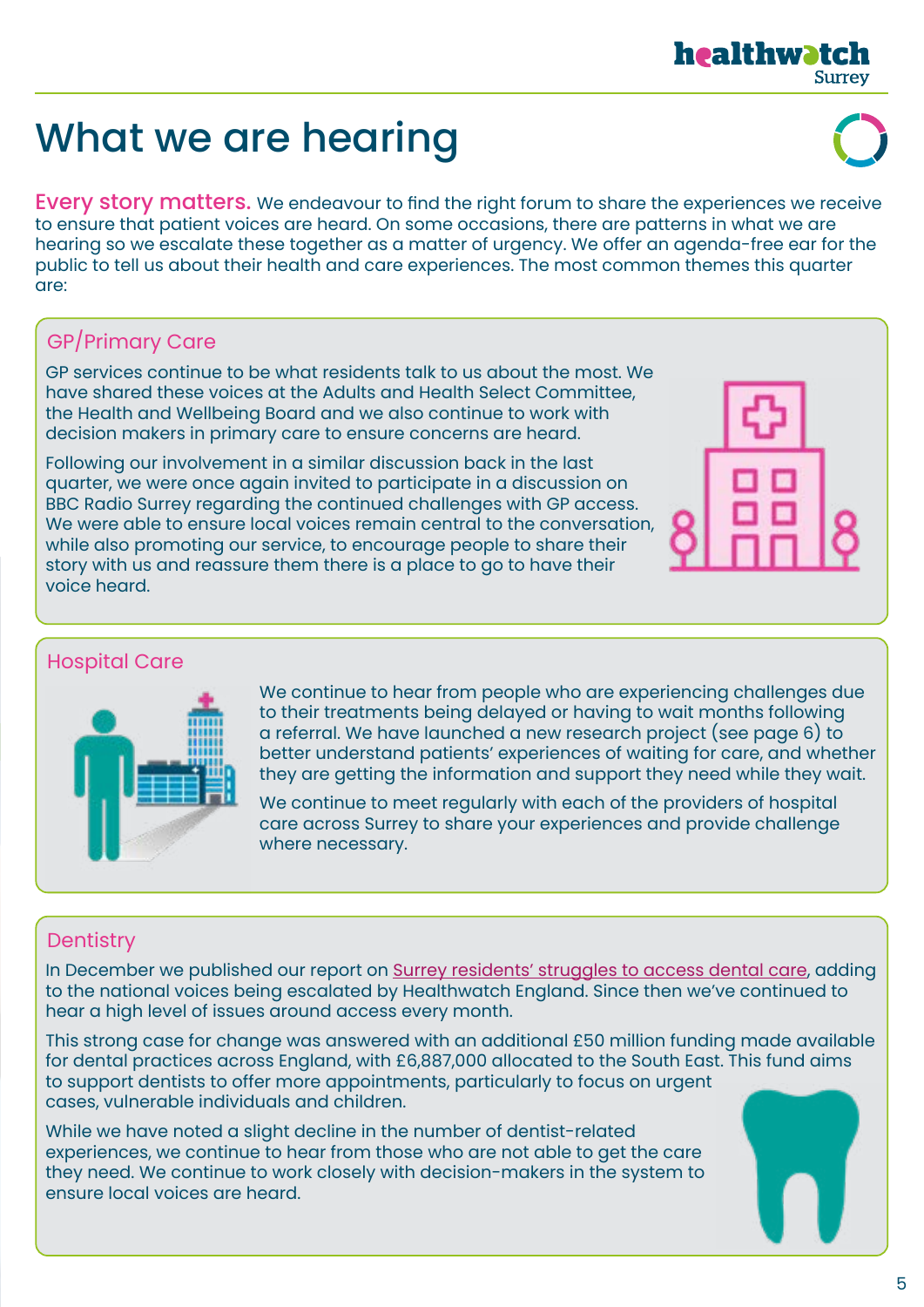### healthwatch **Surrey**

# Our Thematic Priorities



### Waiting well

We have launched a new survey to better understand the challenges facing people waiting for hospital treatment.

Many people are experiencing delays in their treatment due to the pandemic, and we want to know if people are receiving the right information, advice and support while they wait.

Our survey is looking to reach:

- People waiting for a hospital appointment, diagnostic test at a hospital or hospital treatment
- People who have had a planned hospital appointment, diagnostic test or treatment at a hospital since January 2021

We aim to publish our findings next quarter.

### Continuing the story

Publishing our research is only the start of the journey. We continue to share the patient voices at the heart of these reports and champion change based on what we have heard.



### Carers' experiences of hospital discharge

We have continued to escalate the challenges faced by carers, particularly family members supporting their loved ones, following a hospital discharge. More details about the organisational responses to our report can be found [on our](https://www.healthwatchsurrey.co.uk/wp-content/uploads/2022/02/Responses-to-Carers-Experiences-of-Hospital-Discharge-F.pdf)  [website.](https://www.healthwatchsurrey.co.uk/wp-content/uploads/2022/02/Responses-to-Carers-Experiences-of-Hospital-Discharge-F.pdf)

We have heard from those organisations that have implemented changes following our recommendations with a particular focus on getting local people's input to future services:

### Surrey County Council

• New working groups have been established to identify gaps and opportunities for improvement and crucially many of these groups will involve carers as an integral part of the conversation.

### Ashford and St Peters

• Involving carers in the design of standard operating procedure for more effective handover on discharge

### Epsom and St Helier

• Working group to improve ward-to-carer communication and ensuring unpaid carers are registered on patient records

### Frimley

• Improving communication at discharge and ensuring staff are better equipped in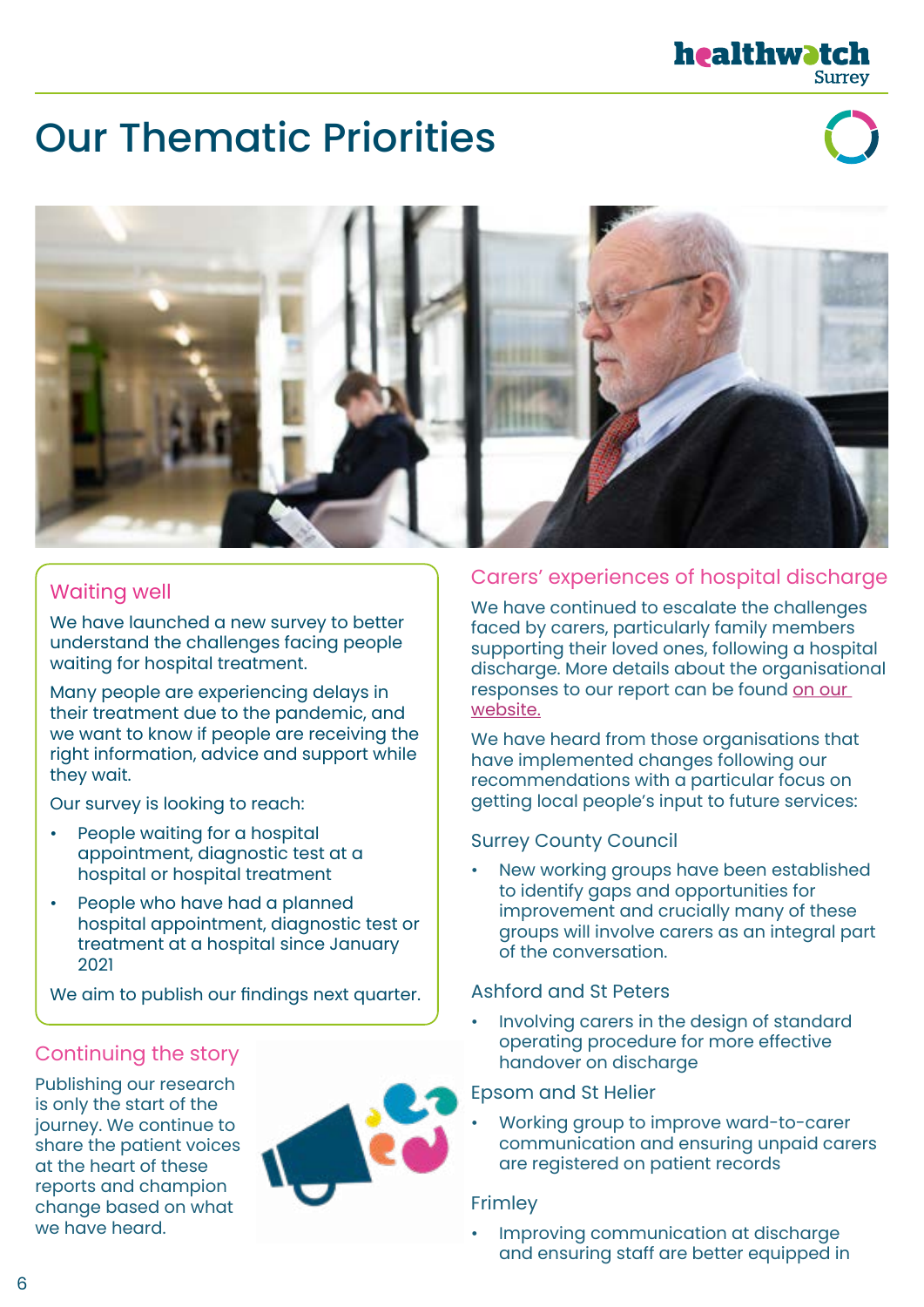identifying carers and providing them with the guidance information

Royal Surrey Hospital

• Developing a working group to ensure carers receive a full, professional handover when patients are discharged

Surrey and Sussex Healthcare:

• Revised carers passport and conducting carers focus groups to involve carers in the decision-making process and gain a better understanding of the information they require.

We are pleased to announce that we have been awarded the independent Giving Carers a Voice contract by Surrey County Council. This contract will enable us to engage with more unpaid carers, encouraging them to share their stories and experiences of local services with us and to involve carers in designing, developing, shaping, evaluating, and monitoring services. The focus of this work will be with carers who provide support to relatives, friends and neighbours in their own homes or in the community. We will also be working more closely with community groups who support carers and hosting specific engagement events for carers in the future.

### **Dementia**

We have been sharing the findings from our research into support following a dementia diagnosis. This has lead to productive conversations across the health and care system regarding the future of dementia care in Surrey.

Surrey consulted with us during the drafting of their new dementia strategy and were receptive to the feedback we received through our research.

We made three recommendations to improve services for those with dementia and their families and carers:

1) Build access to Dementia Navigators across **Surrey** 

2) Ensure community support groups are available and suitably resourced and

3) Empower primary care to be a more central support.

All three of our recommendations have been incorporated within the strategy and integrated into the timed action plan.

healthwatcl

**Surrey** 

People have been sharing experiences with us that show this is not always happening.

### Accessible Information

Healthwatch England have launched a national campaign to raise the issue of accessible information provided by health and care organisations. All publicly funded health and social care providers are required by law to meet the information and communication needs of people who have a learning disability, sensory impairment or loss.

We are ensuring that this message is reinforced across Surrey and are committed to supporting all residents to receive information about their health and care in a format most appropriate to them.

We are working closely with our partner organisations such as Surrey Coalition to engage with people with support needs to understand how the system can support them better. We spoke with people being supported by the Longmead Centre and we have also been invited to their Positive Choices meeting later in the year. We will continue to explore further opportunities to connect with those in our communities who don't feel that health and care is responsive to their needs and learn how we can better amplify their voices.

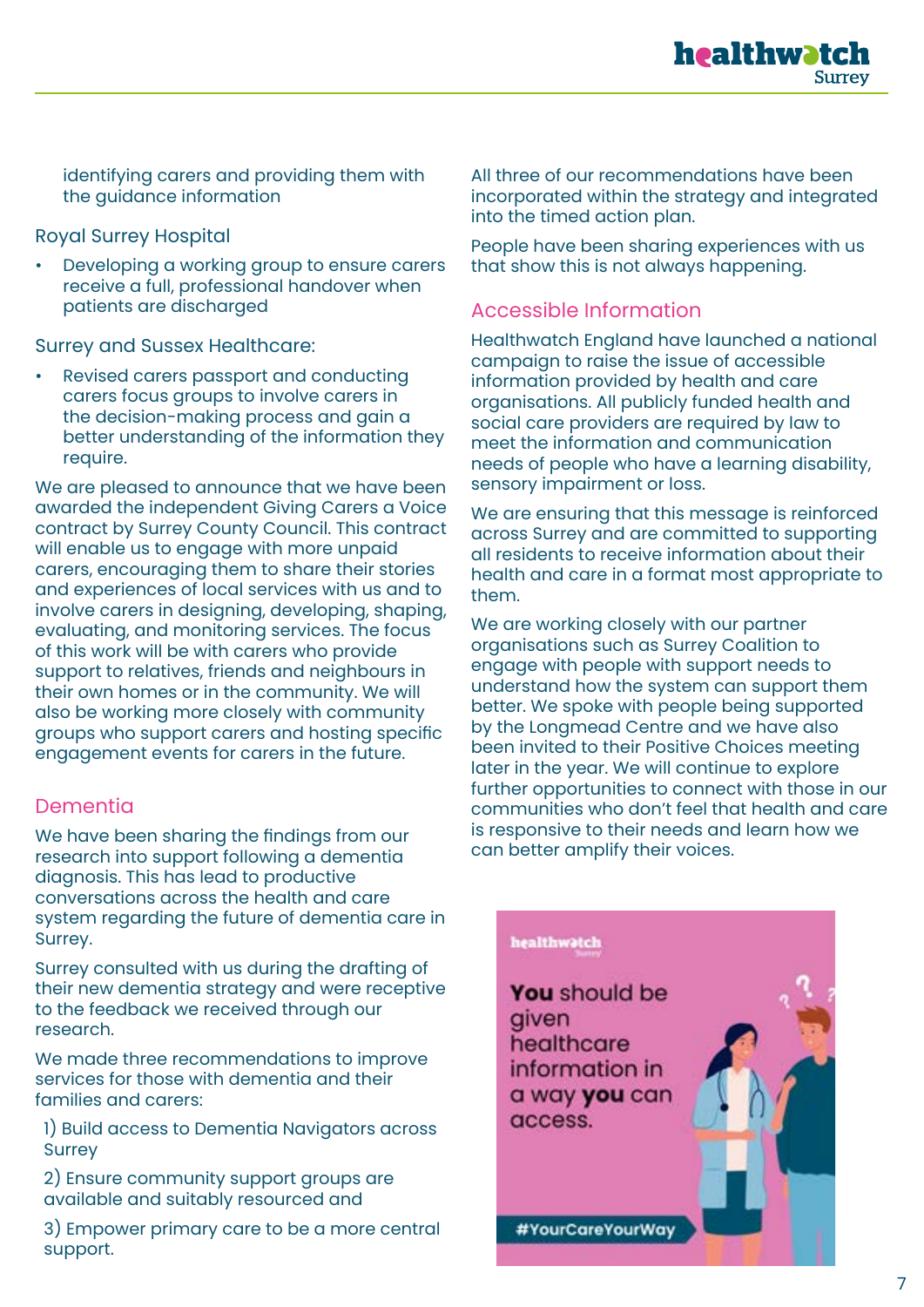

# Our Volunteers

This quarter, our diverse volunteer group have been contributing to people having their voices heard in a variety of different ways. Our volunteer network continue to be our eyes and ears in the community, supporting our community engagement and keeping us informed of health and care news within their local area.

Our Strategic Influencers have been hard at work, enabling residents' voices to be heard across more of the system. Our volunteers played a vital role in providing feedback to Surrey and Sussex Healthcare who asked for our support in evaluating their wound care support leaflet. Our volunteers provided a vital patients' perspective and their detailed responses have been incorporated into the new version, to provide clearer advice to patients. The new leaflet is due to be published in April.

All the Healthwatch Surrey team wish to convey their thanks and best wishes to Barbara Smithin who is leaving us as a volunteer. Barbara has volunteered with us since Healthwatch began. Her dedication to improving local health and care services has been evident in the time she has spent championing the views of the community both across our predecessor organisations such the Community Health Council and the Local Involvement Network and more recently as a key member of Healthwatch Surrey's Surrey Heath volunteers. Thank you Barbara. We wish you all the best for the future.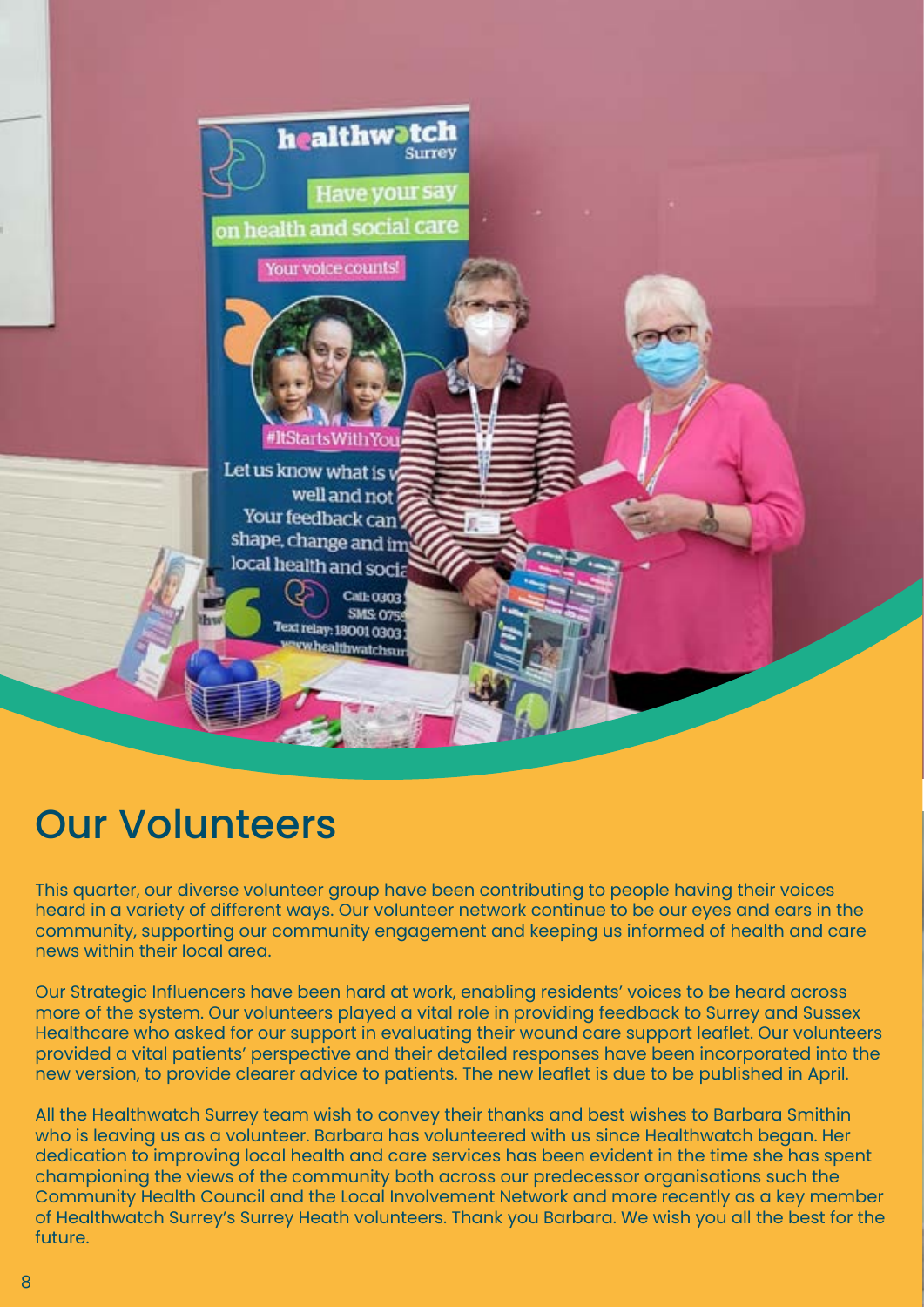# Signposting and advice



**Surrey** 

healthwatch

A core part of our work is to ensure that the people who engage with us are provided with the information they require to access the health and care services that best suits to their needs.

We are always delighted to hear from people who we have helped to get the care needed for themselves or their loved ones:

'Thank you so much for your email it is very much appreciated. As much as anything, it is very frustrating when it feels like no one is listening.

Your speed and quality of response has been first class…..And it has restored some of my confidence that I may be able to resolve the issue for my mum.

I am sure I will come back to you again in the future as I need more health-related information and know where to direct anyone else who needs this sort of information' March 2022

'Thank you so much, this information is really helpful and so very appreciated!

The service and [your advisor's] help was excellent. Thank you again. We are now better armed for any future conversations!'

January 2022.

'Thank you for your speedy reply with the information about [the local support group].

I am very impressed with the service I have received this afternoon, which is the first time I made contact after seeing the details about Healthwatch in [a local] newsletter.'

January 2022

If you need support or guidance regarding health and care services, please contact our Helpdesk:

- email: enquiries@ healthwatchsurrey.co.uk
- **Phone: 0303 303 0023**
- SMS: 07592 787 533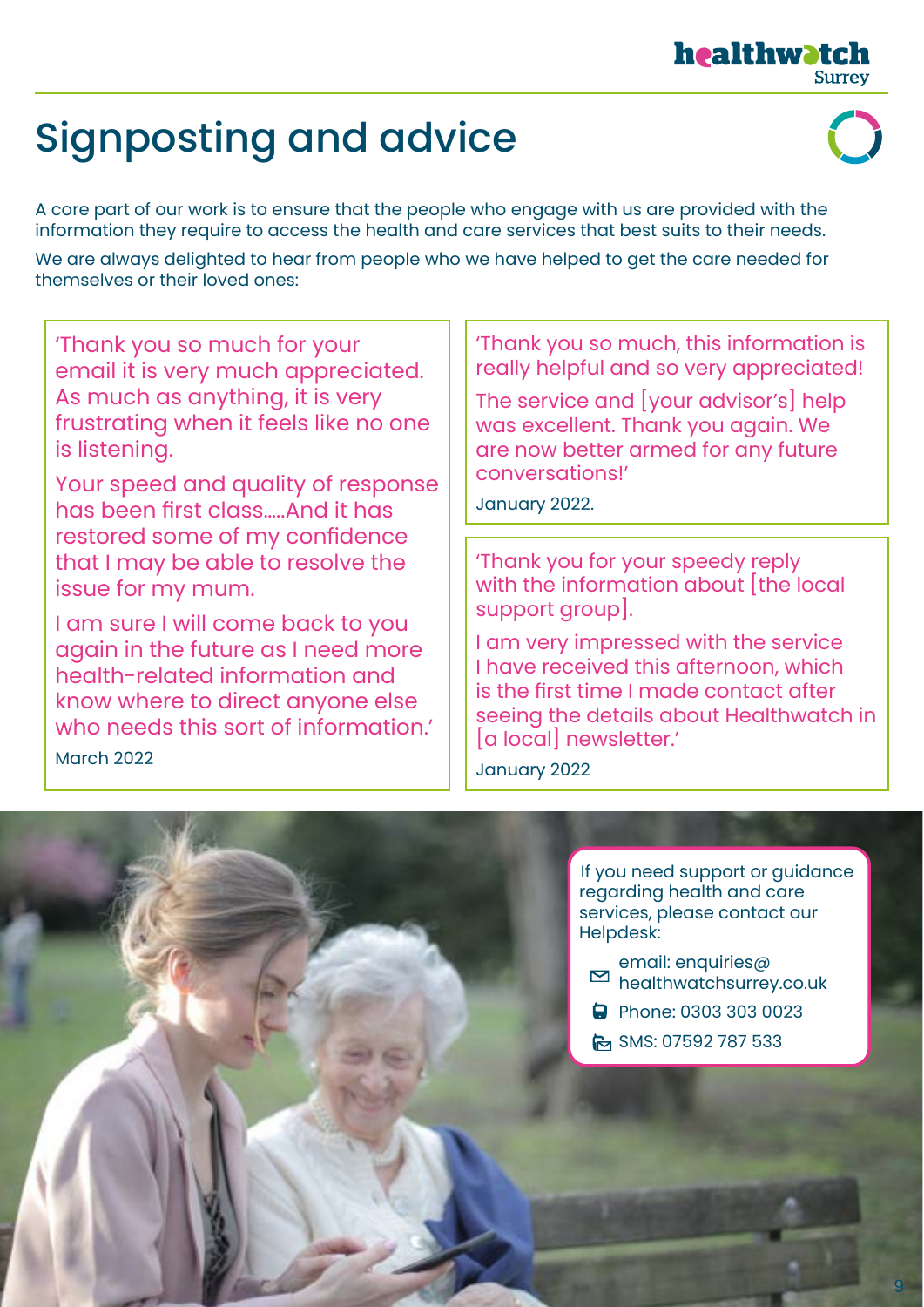# Helpdesk and Advocacy Services

This quarter  $447$  people have received information and advice through our Helpdesk, Citizens Advice Partners and our advocacy service.

**Advocacy** 95

Helpdesk 145

healthwatch

**Citizens** Advice 207

**Surrey** 

Each quarter, our Helpdesk and NHS Complaints Advocacy services support people who are experiencing challenges in accessing health and care services. They may be in need of advice of where to go or perhaps have experienced a poor standard of care and wish to raise concerns. Here are some of their stories and how we were able to help them:

Fred is in his late 80s, was an inpatient at St Peter's Hospital, during which time his dentures went missing. He was discharged without them, and as a result he struggled to eat properly, losing two and half stone in the process. He had contacted a dentist for costings for replacement dentures and he was worried about the financial implications. Our Helpdesk advised Fred to contact the hospital PALS team, and gave him details regarding options for advocacy if he should choose to take the case further and complain.

#### Outcome:

Following this advice, Fred was now liaising with PALS and given paperwork to complete once he receives the invoice from his dentist. He is now optimistic he can get his dentures replaced.

Alice discovered a lump on her breast days after turning 18. She contacted her GP who referred her on to her local hospital for an ultrasound scan. Alice went with her mum to the appointment, however on arrival she was told that she would have to go to her appointment alone and that her mum was not even permitted to sit in the waiting room. Alice was assured that the staff working that day were female and that even if male consultant was involved there would be always a chaperone present.

The consultant for Alice's appointment was male and, although there was a female nurse present during some of the time, she was left alone with the consultant whilst in a state of undress for around 5 minutes. Alice suffers from depression and anxiety and this experience was very distressing for her. She emerged from this appointment in tears. Alice's mum complained to the staff at reception who confirmed Alice's view of events and provided details of the complaints process.

### Outcome:

Our Helpdesk provided Alice and her mum with details for the feedback process, recommended to speak with PALS and advised of advocacy options. They felt reassured that their voice was heard, and they were empowered as to how they could escalate their experience further.

### Advocacy

Eileen has physical and mental disabilities which mean she lacks capacity and relies on her daughter Amy to support her. Amy realised there were a number of inaccuracies on her mother's health records. In particular, there was no note of a major stroke back in 2018 and how this has impacted Eileen's quality of life. The meant that clinicians and care givers were making decisions about Eileen's care based on incorrect information.

Amy was extremely distraught at times, exhausted by everything she has been through, when all she wanted was to ensure the best and most appropriate care for her mum. Our advocate contacted Eileen's GP to highlight the concern over the medical notes. Our advocate was able to help Eileen's daughter through the whole experience.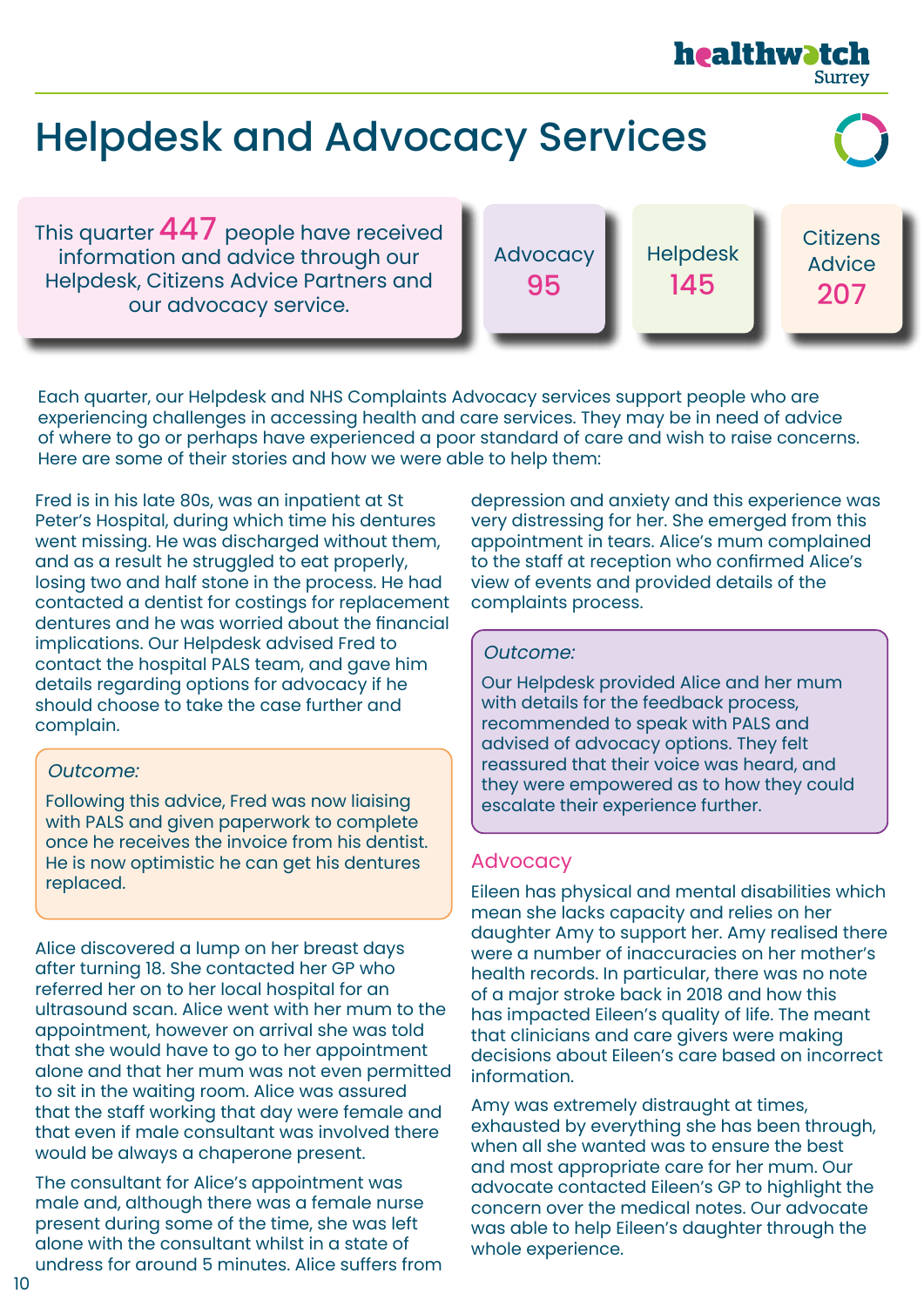### Outcome:

Eileen's GP records are all now up to date and correct, so moving forward other healthcare bodies and Adult Social Care will have the full picture to ensure Eileen's needs are met. Amy was extremely grateful to our advocate for the time and effort put in to help get the medical records amended and corrected and for the emotional support throughout the whole process.

Sandra has a hearing impairment and her appointment with a GP had to be cancelled as the prearranged interpreter failed to arrive, with no prior notice of being unable to attend. This caused distress to Sandra and delays to the treatment she required. Sandra found support with the Surrey Disabled Peoples' Partnership (SDPP), who directed her to our advocacy team for advice.

Our advocate worked with Sandra and the supporting advocate from the SDPP to draft a letter to the GP to address each of the concerns.

#### Outcome:

The GP practice apologised for the inconvenience suffered by Sandra, answered her questions and offered a solution. The GP practice proposed implementing new software accessible through an app that provides real time access to an appropriate sign interpreter with GPs to receive training in the use of the new system.

\* Names have been changed to protect identities.